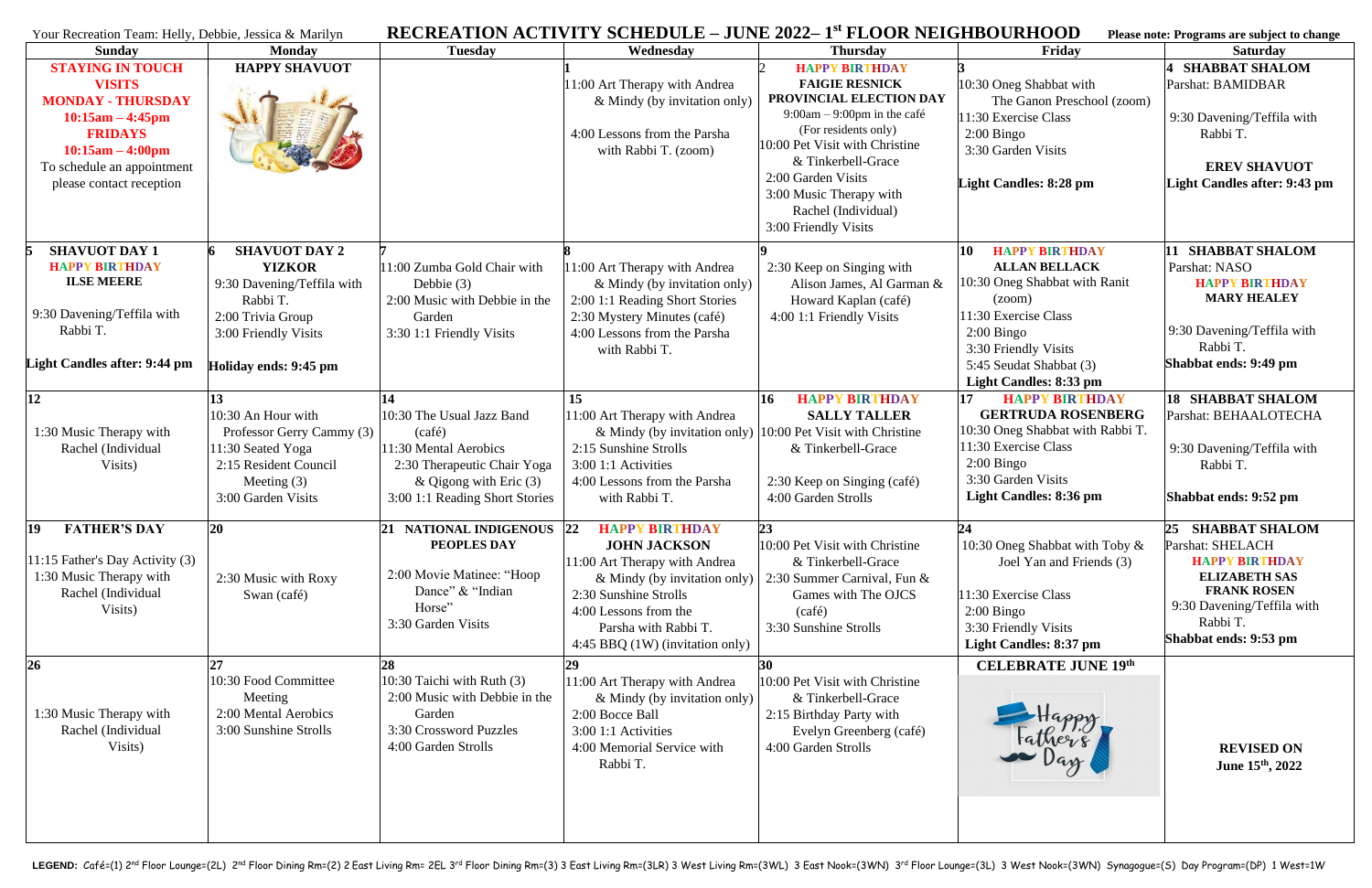| <b>RECREATION ACTIVITY SCHEDULE – JUNE 2022–2nd</b><br>FLOOR NEIGHBOURHOODS Please note: Programs are subject to change<br>Your Recreation Team: Helly, Debbie, Jessica & Marilyn  |                                                                                                                                                                                                                                  |                                                                                                                                                                                                                                                                             |                                                                                                                                                                                                              |                                                                                                                                                                                                                                                                  |                                                                                                                                                                                                        |                                                                                                                                                                                 |
|------------------------------------------------------------------------------------------------------------------------------------------------------------------------------------|----------------------------------------------------------------------------------------------------------------------------------------------------------------------------------------------------------------------------------|-----------------------------------------------------------------------------------------------------------------------------------------------------------------------------------------------------------------------------------------------------------------------------|--------------------------------------------------------------------------------------------------------------------------------------------------------------------------------------------------------------|------------------------------------------------------------------------------------------------------------------------------------------------------------------------------------------------------------------------------------------------------------------|--------------------------------------------------------------------------------------------------------------------------------------------------------------------------------------------------------|---------------------------------------------------------------------------------------------------------------------------------------------------------------------------------|
| <b>Sunday</b>                                                                                                                                                                      | <b>Monday</b>                                                                                                                                                                                                                    | <b>Tuesday</b>                                                                                                                                                                                                                                                              | Wednesday                                                                                                                                                                                                    | <b>Thursday</b>                                                                                                                                                                                                                                                  | Friday                                                                                                                                                                                                 | <b>Saturday</b>                                                                                                                                                                 |
| <b>STAYING IN TOUCH VISITS</b><br><b>MONDAY - THURSDAY</b><br>$10:15am - 4:45pm$<br><b>FRIDAYS</b><br>$10:15am - 4:00pm$<br>To schedule an appointment<br>please contact reception | <b>HAPPY SHAVUOT</b>                                                                                                                                                                                                             |                                                                                                                                                                                                                                                                             | 10:00 Sunshine Strolls (2W)<br>11:00 1:1 Friendly Visits (2W)<br>12:00 Picnic Lunch (2E)<br>$2:00$ Sing-along $(2E)$<br>3:00 Friendly Visits (2E)<br>4:00 Lessons from the Parsha<br>with Rabbi T. (zoom)    | <b>HAPPY BIRTHDAY</b><br><b>FAIGIE RESNICK</b><br>PROVINCIAL ELECTION DAY<br>$9:00am - 9:00pm$ in the café<br>(For residents only)<br>10:00 Pet Visit with Christine<br>& Tinkerbell-Grace<br>2:00 Music Therapy<br>with Rachel (2E)<br>3:00 Garden Strolls (2E) | 10:30 Oneg Shabbat with<br>The Ganon Preschool<br>(200m)<br>11:00 Mini Basketball (2W)<br>$2:00$ Bingo (Café)<br>3:30 Garden Strolls (2E)<br>5:45 Seudat Shabbat (2E)<br><b>Light Candles: 8:28 pm</b> | <b>SHABBAT SHALOM</b><br>Parshat: BAMIDBAR<br>9:30 Davening/Teffila with<br>Rabbi T.<br><b>EREV SHAVUOT</b><br>Light Candles after 9:43 pm                                      |
| <b>SHAVUOT DAY 1</b><br><b>HAPPY BIRTHDAY</b><br><b>ILSE MEERE</b><br>9:30 Davening/Teffila with<br>Rabbi T.<br><b>Light Candles after: 9:44 pm</b>                                | <b>SHAVUOT DAY 2</b><br><b>YIZKOR</b><br>9:30 Davening/Teffila with<br>Rabbi T.<br>10:30 Mini Basketball (2W)<br>11:00 Friendly Visits (2E)<br>11:00 Sunshine Strolls (2W)<br>2:00 Mini Basketball (2E)<br>Holiday ends: 9:45 pm | $10:00$ Music Videos w/Jess $(2W)$<br>11:00 Zumba Gold Chair with<br>Debbie $(3)$<br>2:00 Music with Debbie in the<br>Garden<br>3:30 Hymns and Stories (2E)                                                                                                                 | $10:15$ Balloon Toss $(2W)$<br>11:30 Sing Along $(2W)$<br>2:30 Mystery Minutes (Café)<br>3:00 1:1 Friendly Visits<br>4:00 Lessons from the Parsha<br>with Rabbi T.                                           | 10:30 Bean Bag Toss (2W)<br>11:00 1:1 Friendly Visits(2W)<br>2:30 Keep on Singing with<br>Alison James, Al Garman &<br>Howard Kaplan (café)<br>4:00 1:1 Friendly Visits (2E)                                                                                     | 10 HAPPY BIRTHDAY<br><b>ALLAN BELLACK</b><br>10:30 Oneg Shabbat w/ Ranit<br>(200m)<br>$11:30$ In your seat dance $(2W)$<br>$2:00$ Bingo<br>3:30 Garden Strolls (2E)<br>Light Candles: 8:33 pm          | 11 SHABBAT SHALOM<br>Parshat: NASO<br><b>HAPPY BIRTHDAY</b><br><b>MARY HEALEY</b><br>9:30 Davening/Teffila with<br>Rabbi T.<br>Shabbat ends: 9:49 pm                            |
| 12<br>9:45 Music Therapy with<br>Rachel (2E)<br>1:30 Music Therapy with<br>Rachel (Individual<br>Visits)                                                                           | 13<br>$10:30$ An Hour with<br>Professor Gerry Cammy (3)<br>10:30 Movie Mania (2W)<br>11:00 Sunshine Strolls (2E)<br>11:00 1:1 Friendly Visits(2W)<br>3:00 Group Talk (2W)                                                        | 10:00 Creative Connection<br>10:30 The Usual Jazz Band<br>(café)<br>2:00 Visual Trivia (2E)<br>2:30 Therapeutic Chair Yoga &<br>Qigong with Eric $(3)$<br>3:30 Hymns and Stories (2E)                                                                                       | 15<br>10:15 Friendly Visits (2W)<br>11:30 In your seat Dance (2W)<br>$2:00$ Sing Along $(2E)$<br>3:00 1:1 Friendly Visits (2W)<br>3:00 Friendly Visits (2E)<br>4:00 Lessons from the Parsha<br>with Rabbi T. | 16<br><b>HAPPY BIRTHDAY</b><br><b>SALLY TALLER</b><br>10:30 Snoezelen Cart (2E)<br>11:30 Garden Visits (2E)<br>2:30 Keep on Singing (Café)<br>3:00 Friendly Visits (2E)                                                                                          | 17<br><b>HAPPY BIRTHDAY</b><br><b>GERTRUDA</b><br><b>ROSENBERG</b><br>10:30 Oneg Shabbat w/<br>Rabbi T.<br>$2:00$ Bingo<br>3:30 Garden Strolls (2E)<br>Light Candles: 8:36 pm                          | <b>18 SHABBAT SHALOM</b><br>Parshat: BEHAALOTECHA<br>9:30 Davening/Teffila with<br>Rabbi T.<br>Shabbat ends: 9:52 pm                                                            |
| <b>FATHER'S DAY</b><br>19<br>9:45 Music Therapy with<br>Rachel (2E)<br>10:30 Father's Day Activity<br>1:30 Music Therapy with<br>Rachel (Individual<br>Visits)                     | 20<br>11:00 Friendly Visits (2E)<br>2:30 Music with Roxy<br>Swan (Café)<br>$4:00$ Garden Strolls $(2E)$                                                                                                                          | 21 NATIONAL INDIGENOUS 22 HAPPY BIRTHDAY<br>PEOPLES DAY<br>$ 10:00$ Sunshine Visits $(2W)$<br>$10:00$ Garden Strolls $(2E)$<br>11:00 Hoop Dance Video (2)<br>$2:00$ Sing Along $(2E)$<br>3:30 Hymns and Stories (2E)<br>4:00 Movie: Indian Horse (2W)                       | <b>JOHN JACKSON</b><br>10:15 Aromatherapy (2W)<br>11:00 Painting Class (2)<br>$2:00$ Sing Along $(2E)$<br>3:00 Friendly Visits (2E)<br>4:00 Lessons from the<br>Parsha with Rabbi T.                         | 23<br>10:00 Pet Visit with Christine<br>& Tinkerbell-Grace<br>10:15 Balloon Toss (2W)<br>1:30 Sing Along $(2W)$<br>2:30 Summer Carnival, Fun &<br>Games with the OJCS (café)<br>Light Candles: 7:39 pm                                                           | 10:30 Oneg Shabbat with Toby<br>and Joel Yan and Friends (3)<br>11:30 Exercise Class (2W)<br>$2:00$ Bingo<br>3:30 Garden Strolls (2E)<br>5:45 Seudat Shabbat (2W)<br><b>Light Candles: 8:37 pm</b>     | 25 SHABBAT SHALOM<br>Parshat: SHELACH<br><b>HAPPY BIRTHDAY</b><br><b>ELIZABETH SAS</b><br><b>FRANK ROSEN</b><br>9:30 Davening/Teffila with<br>Rabbi T.<br>Shabbat ends: 9:53 pm |
| <b>HAPPY BIRTHDAY</b><br><b>26</b><br>9:45 Music Therapy with<br>Rachel (2E)<br>1:30 Music Therapy with<br>Rachel (Individual<br>Visits)                                           | 27<br>10:00 Food Committee<br>Meeting $(2W)$<br>10:15 Reading Short Stories (2E)<br>$11:00$ Sing Along $(2E)$<br>11:30 Friendly Visits (2W)<br>2:00 Balloon Toss (2E)<br>3:00 Garden Strolls (2E)<br>3:45 Garden Strolls (2W)    | 28<br>10:00 Friendly Visits (2W)<br>10:00 Creative Connections<br>$10:30$ Snoezelen Cart (2E)<br>$11:30$ In your seat dance $(2W)$<br>$ 11:30$ Friendly Visits $(2E)$<br>2:00 Music with Debbie in the<br>Garden<br>3:30 Hymns and Stories (2E)<br>4:00 Garden Strolls (2W) | 29<br>10:15 Friendly Visits (2W)<br>11:00 Garden Strolls (2W)<br>$2:00$ Sing Along $(2E)$<br>3:00 Friendly Visits (2E)<br>4:00 Memorial Service with<br>Rabbi T.<br>$4:45$ BBQ's $(2W)$ (By invitation)      | 30<br>10:00 Pet Visit with Christine<br>& Tinkerbell-Grace<br>10:30 Snoezelen Cart (2E)<br>11:30 Friendly Visits (2E)<br>2:15 Birthday Party with<br>Evelyn Greenberg (Café)<br>4:00 Garden Strolls (2E)<br>4:00 Garden Strolls (2W)                             | <b>CELEBRATE JUNE 19th</b><br>Happy<br>Fathers                                                                                                                                                         | <b>REVISED ON</b><br>June 15 <sup>th</sup> , 2022                                                                                                                               |

LEGEND: Café=(1) 2nd Floor Lounge=(2L) 2nd Floor Dining Rm=(2) 2 East Living Rm= 2EL 3<sup>rd</sup> Floor Dining Rm= (3) 3 East Living Rm=(3) 3 East Living Rm=(3WL) 3 East Nook=(3WN) 3<sup>rd</sup> Floor Lounge=(3L) 3 West Nook=(3WN) Synago